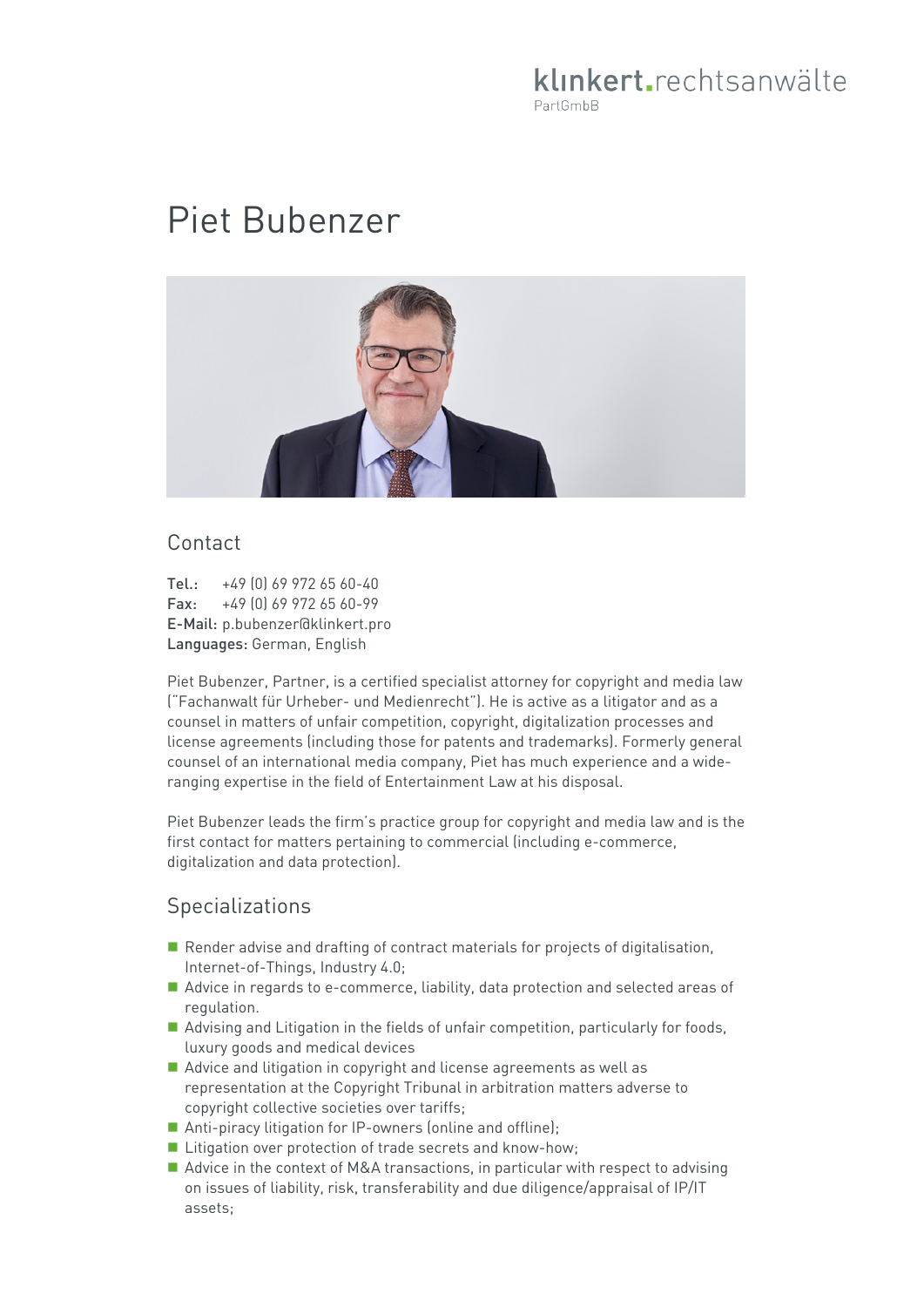- $\blacksquare$  Counsel on legal aspects of the entertainment and media industry (music, film/television, press/print, photo, advertisement & promotion, e-commerce, sports, etc.) on issues relating to copyright and media law, publishing, press, personality and celebrity and merchandising;
- **F** Focus on legal and economic aspects of content licensing of authors, artists and producers for multimedia, internet and wireless business from copyright owners, publishers and collection societies and liability in these areas;

#### Selected Matters/Projects

- Counsel to Pandora Media, Vodafone, Napster, Deezer, Real Networks, Rhapsody, T-Mobile, Flipboard and other leading service providers in the area of content licensing;
- Counsel to Deutsche Fußball Liga for the auction of audio-visual and audio rights of Bundesliga seasons 2009/2010 to 2012/2013 and 2013/2014 to 2020/2021 as well as 2021/2022 to 2024/2025;
- Representation of FIFA in copyright dispute over FIFA World Cup audio-visual content;
- Advising Deutsche Grammophon and Deutsche Fußball Liga in matters of copyright licensing and contracts;
- Representation of 1&1 Mail & Media at the German copyright tribunal in arbitration against the collection society VG Media in disputes over press publisher rights;
- Counsel to Jamba!/Fox Mobile Distribution in copyright and media law, inter alia representation in litigation against CELAS;
- Advising Deutsche Grammophon and Deutsche Fußball Liga in matters of copyright licensing and contracts;
- Representation of Vodafone, T-Mobile and o2 as well as other leading service providers at the German copyright tribunal in arbitration against collection societies in disputes over online- and mobile tariffs;
- Representation of Napster in the first known case to obtain a court order to prohibit a technology circumventing DRM-measures in Germany, counsel to Napster in areas of e-commerce law and data protection laws;
- **Representing Milupa, a leading producer of infant-nutrition, in litigation over** unfair competition and food law;
- Co-Counsel in arbitration proceedings (Switzerland) over copyright agreement;
- Representation of companies of the Heraeus-Group in litigation over unfair competition in the areas of medical devices and over protection of trade secrets and know-how as well as in antitrust law;
- **Representation of Deezer in court proceedings against the collection society for** live event organizers (GWVR);
- Counsel to the Elite-Cycling-Team HTC-Highroad, successor of the Team T-Mobile, in the areas of sponsoring, in media and press law and with regards to multiple sports-related legal questions;
- Involved as an IP-Expert in multiple M&A matters & transactions, e.g. in the acquisition of a music online service (2021), acquisition of a music online service (2020), performance of vendor due diligence of a technology company in the course of refinancing (2020/2021), acquisition of a record label (2020), acquisition of the vacation home operator business of Wolters Reisen GmbH by Oyo Vacation Homes (OVH) from e-domizil GmbH (e-hoi Group) (2020), acquisition of Deutsche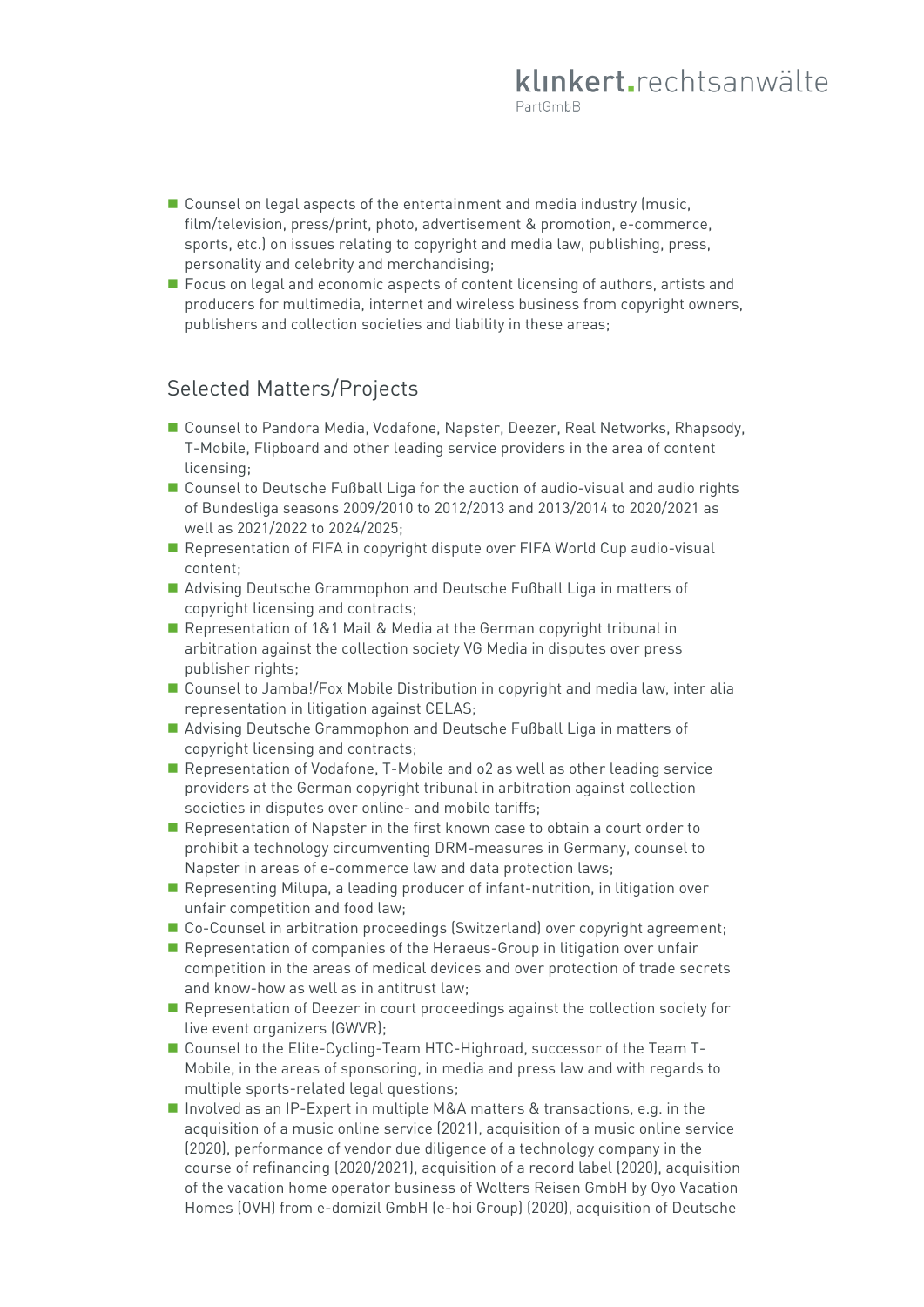Telefon Standard AG by NFON AG (2019), in the sale of an online fashion lifestyle magazine (2019), acquisition of a printing company (2017/2018), acquisition of a music online service (2015), acquisition of Ampya by Deezer/Odyssey Music Group from Pro7/Sat1 (2014), acquisition of a biogas power plant by Koehler Group (2013), in the sale of Napster from Best Buy Inc. to Rhapsody International (2012/2013), German Due Diligence Counsel in the context of the acquisition of EMI Music by Terra Firma (2008 and 2009) and the sale of EMI assets to Universal Music and Warner Music (2010), in the joint-venture of the French mediagroup Banijay and the German Brainpool-Group (2009), acquisition of a leading computer games/entertainment producer by a private equity investor (2008), the merger of Sony Music's/BMG recorded-music groups (2004).

# Publications/Lectures

- Chapter: "Germany", together with Piet Bubenzer, in: Global Legal Group, The international Comparative Legal Guide to: Copyright 2019 (5th Ed.), S. 44 ff.
- "Jahresupdate Urheber- und Medienrecht" ("Annual Update on Copyright and Media law"), co-event-organizer and regular speaker for copyright (since 2009);
- Workshops in copyright, libel and competition law, in 2016 in particular with regard to the new copyright contract law;
- Teaching assignment by the University of Applied Science Darmstadt for the study program "Information Law";
- "Copyright Law in Europe and Germany & EC-Enforcement Directive" Lecture given at the International Symposium on IP & IT Law, China University of Political Science and Law, Peking (2009);
- "One step forward, two steps back Die Rechteklärung für Mobile Content ist schwieriger denn je" ("One step forward, two steps back – Rights Clearance for mobile content is has become tougher than ever") – Article in Mobile Kompass 2009 – the Compendium of the German Mobile Market, published by BVDW (2009);
- "Global Licensing in der Musikwirtschaft Strukturen und aktuelle Probleme der grenzüberschreitenden Lizenzierung von musikalischen Urheber- und Leistungsschutzrechten" ("Global Licensing in the music industry – Structures and issues of cross-boarder licensing of copyrights and neighboring rights") – Lecture given at the 4<sup>th</sup> Darmstadt Information Law Day (2008);
- "Nach Music-on-Demand nun Video-on-Demand" ("First Music-on-Demand now Video-on-Demand") – Lecture given at the 3rd Darmstadt Information Law Day (2007);
- "Online-Auswertung von Musik: Urheberrechtliche Grundlagen und vertragliche Praxis" ("Online-exploitation of music: copyright basics and contractual practices"), together with Dr. Stefan Ventroni in: "www.musikverkaufen.de - Die digitale Musikwirtschaft" ("www.musikverkaufen.de - The digital music business");
- "Musikvertragsrecht" ("Music Entertainment Law") Lectures given at seminar for specialized lawyers in the areas of copyright and media law (since 2005 till today);
- "Urheberrecht in der Insolvenz" ("Copyright in Insolvency-Proceedings") Article together with Dr. jur. Westrick in "Festschrift für Paul W. Hertin", Beck 2000.